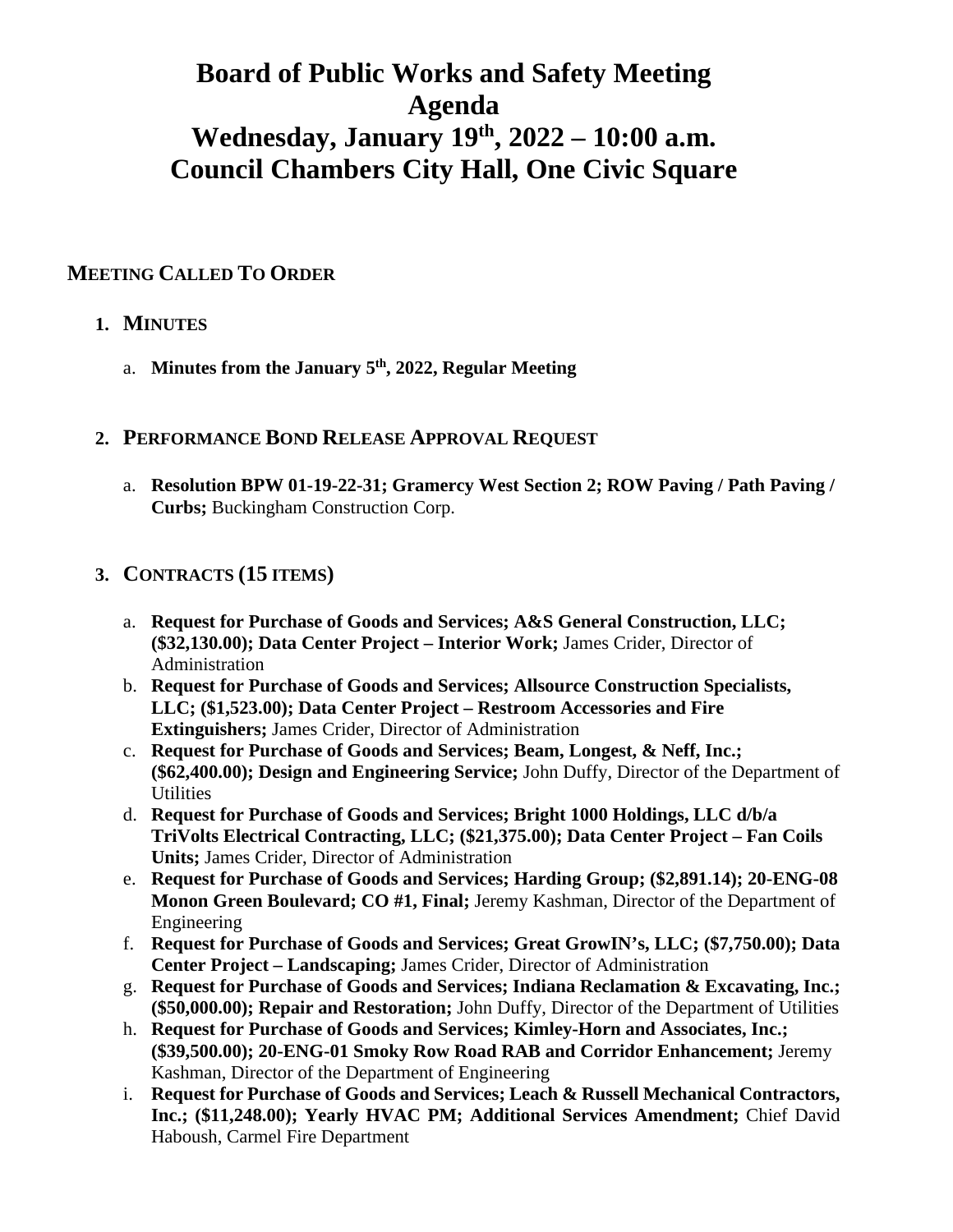- j. **Resolution BPW 01-19-22-01; A Resolution of the City of Carmel Board of Public Works and Safety Acknowledging Agreement Between City and Vendor; GovernmentJobs.com, Inc. d/b/a NEOGov; (\$34,367.00); External Human Resources Management Suite;** Lisa Hartz, Director of the Department of Human Resources
- k. **Resolution BPW 01-19-22-02; A Resolution of the City of Carmel Board of Public Works and Safety Acknowledging Agreement Between City and Vendor; Elegant Ice Creations, Inc.; (\$1,200.00); Ice Carving Services for Festival of Ice;** Nancy Heck, Director of the Department of Community Relations
- l. **Resolution BPW 01-19-22-29; A Resolution of the City of Carmel Board of Public Works and Safety Acknowledging Agreement Between City and Vendor; Robert William Miller III; (\$500.00); Ice Carving Services for Festival of Ice Event;** Nancy Heck, Director of the Department of Community Relations
- m. **Resolution BPW 01-19-22-30; A Resolution of the City of Carmel Board of Public Works and Safety Acknowledging Agreement Between City and Vendor; Jason Michael Bartlett; (\$1,200.00); Ice Carving Services for Festival of Ice Event;** Nancy Heck, Director of the Department of Community Relations
- n. **Request for Purchase of Goods and Services; Rollfast, Inc.; (\$37,700.00); Cycling Event Services; Additional Services Amendment;** Nancy Heck, Director of the Department of Community Relations
- o. **Request for Purchase of Goods and Services; Shamrock Mechanical, Inc.; (\$24,208.00); Data Center Project - Plumbing;** James Crider, Director of Administration
- **4. REQUEST TO USE CITY STREETS/PROPERTY (3 ITEMS)**
- a. **Request to Use Civic Square Gazebo; Our Lady of Mount Carmel School Band Concert; May 15th, 2022, with a Rain Date of May 22nd, 2022; 02:00PM – 04:00PM;** Ryan Twilla
- b. **Request to Use / Close City Streets in Village of West Clay; Vision Event Management, 5K running event; 317RUN; September 1st, 2022; 12:00 PM – 9:30 PM;** Jeffrey William Graves
- c. **Request to Use City Hall Caucus Room; Carmel Green Initiative, Award Ceremony for Earth Hour Contest; May 3rd, 2022; 4:30 PM – 6:30 PM;** Linda Downer

# **5. OTHER (31 ITEMS)**

- a. **Request for Approval of Conflict of Interest;** Scott Osborne, Carmel Fire Department
- b. **Request for Approval of Conflict of Interest;** Adam Harrington, Carmel Fire Department
- c. **Resolution BPW 02-03-22-03; A Resolution of the City of Carmel Board of Public Works Acknowledging Arts Grant; (\$213,600.00); Actors Theatre of Indiana;** Mayor James Brainard
- d. **Resolution BPW 02-03-22-04; A Resolution of the City of Carmel Board of Public Works Acknowledging Arts Grant; (\$4,450.00); The Bigger Picture Film Group;**  Mayor James Brainard
- e. **Resolution BPW 02-03-22-05; A Resolution of the City of Carmel Board of Public Works Acknowledging Arts Grant; (\$186,900.00); Booth Tarkington Civic Theatre;**  Mayor James Brainard
- f. **Resolution BPW 02-03-22-06; A Resolution of the City of Carmel Board of Public Works Acknowledging Arts Grant; (\$80,100.00); The Cat, Ltd;** Mayor James Brainard
- g. **Resolution BPW 02-03-22-07; A Resolution of the City of Carmel Board of Public Works Acknowledging Arts Grant; (\$2,670.00); Carmel Arts Council;** Mayor James Brainard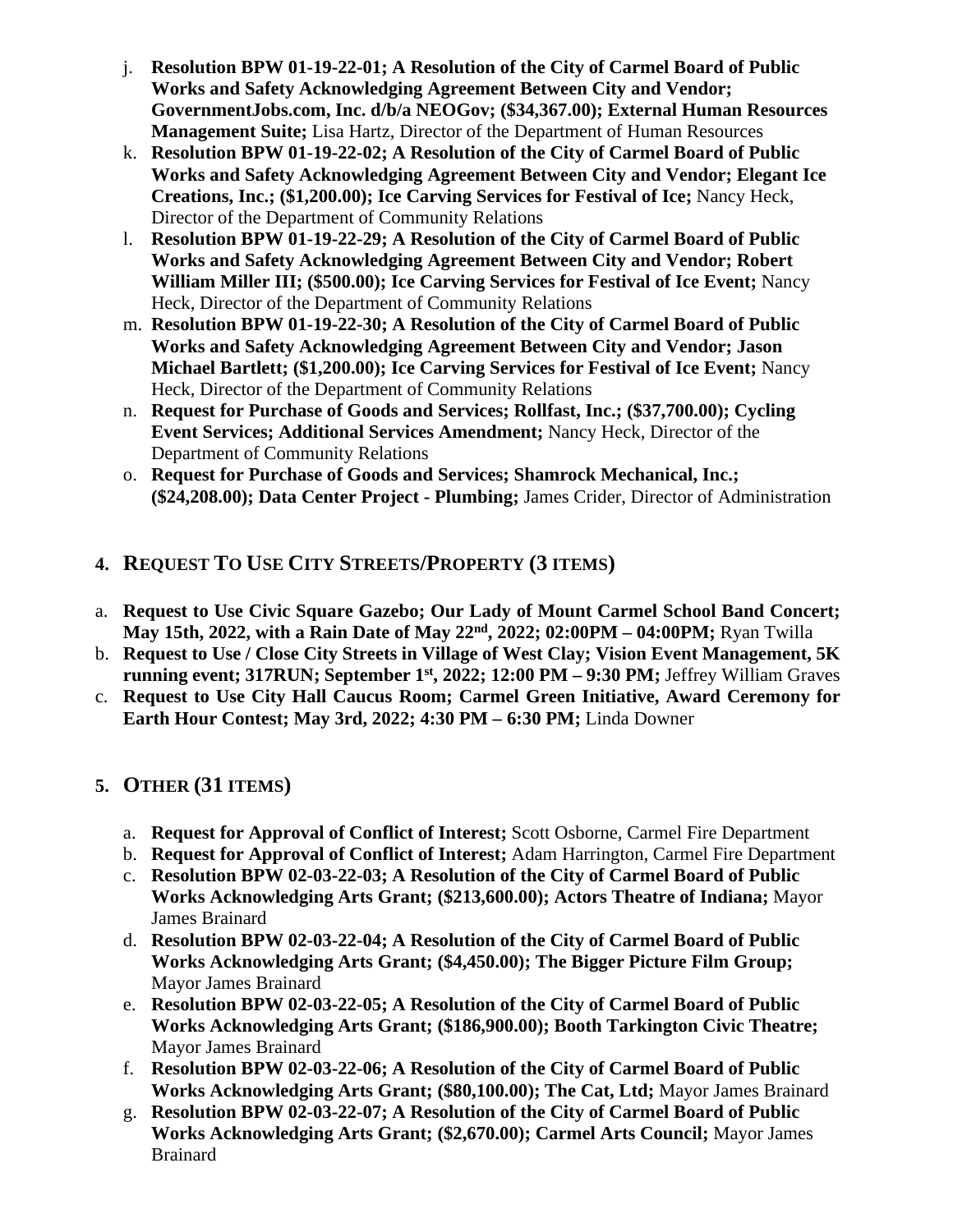- h. **Resolution BPW 02-03-22-08; A Resolution of the City of Carmel Board of Public Works Acknowledging Arts Grant; (\$3,775.00); Carmel–Clay Historical Society;**  Mayor James Brainard
- i. **Resolution BPW 02-03-22-09; A Resolution of the City of Carmel Board of Public Works Acknowledging Arts Grant; (\$13,350.00); Carmel Community Players, Inc;**  Mayor James Brainard
- j. **Resolution BPW 02-03-22-10; A Resolution of the City of Carmel Board of Public Works Acknowledging Arts Grant; (\$10,680.00); Carmel Fountain Square Committee;** Mayor James Brainard
- k. **Resolution BPW 02-03-22-11; A Resolution of the City of Carmel Board of Public Works Acknowledging Arts Grant; (\$23,140.00); Carmel Klavier, Inc;** Mayor James Brainard
- l. **Resolution BPW 02-03-22-12; A Resolution of the City of Carmel Board of Public Works Acknowledging Arts Grant; (\$4,450.00); Carmel Repertory Theatre Inc.;**  Mayor James Brainard
- m. **Resolution BPW 02-03-22-13; A Resolution of the City of Carmel Board of Public Works Acknowledging Arts Grant; (\$244,750.00); Carmel Symphony Orchestra;**  Mayor James Brainard
- n. **Resolution BPW 02-03-22-14; A Resolution of the City of Carmel Board of Public Works Acknowledging Arts Grant; (\$13,350.00); Central Indiana Dance Ensemble;**  Mayor James Brainard
- o. **Resolution BPW 02-03-22-15; A Resolution of the City of Carmel Board of Public Works Acknowledging Arts Grant; (\$2,225.00); Christian Youth Theater of Indianapolis (CYT);** Mayor James Brainard
- p. **Resolution BPW 02-03-22-16; A Resolution of the City of Carmel Board of Public Works Acknowledging Arts Grant; (\$71,200.00); Gregory Hancock Dance Theatre;**  Mayor James Brainard
- q. **Resolution BPW 02-03-22-17; A Resolution of the City of Carmel Board of Public Works Acknowledging Arts Grant; (\$35,600.00); Indiana Artisan, Inc.;** Mayor James Brainard
- r. **Resolution BPW 02-03-22-18; A Resolution of the City of Carmel Board of Public Works Acknowledging Arts Grant; (\$3,115.00); Indiana Association of Chinese Americans;** Mayor James Brainard
- s. **Resolution BPW 02-03-22-19; A Resolution of the City of Carmel Board of Public Works Acknowledging Arts Grant; (\$22,250.00); Indiana Ballet Conservatory;** Mayor James Brainard
- t. **Resolution BPW 02-03-22-20; A Resolution of the City of Carmel Board of Public Works Acknowledging Arts Grant; (\$35,600.00); The Indiana Wind Symphony;**  Mayor James Brainard
- u. **Resolution BPW 02-03-22-21; A Resolution of the City of Carmel Board of Public Works Acknowledging Arts Grant; (\$5,785.00); Indianapolis Children's Choir;** Mayor James Brainard
- v. **Resolution BPW 02-03-22-22; A Resolution of the City of Carmel Board of Public Works Acknowledging Arts Grant; (\$7,120.00); Indianapolis Opera;** Mayor James Brainard
- w. **Resolution BPW 02-03-22-23; A Resolution of the City of Carmel Board of Public Works Acknowledging Arts Grant; (\$15,130.00); Indianapolis Symphonic Choir, Inc;**  Mayor James Brainard
- x. **Resolution BPW 02-03-22-24; A Resolution of the City of Carmel Board of Public Works Acknowledging Arts Grant; (\$8,900.00); International Talent Academy;** Mayor James Brainard